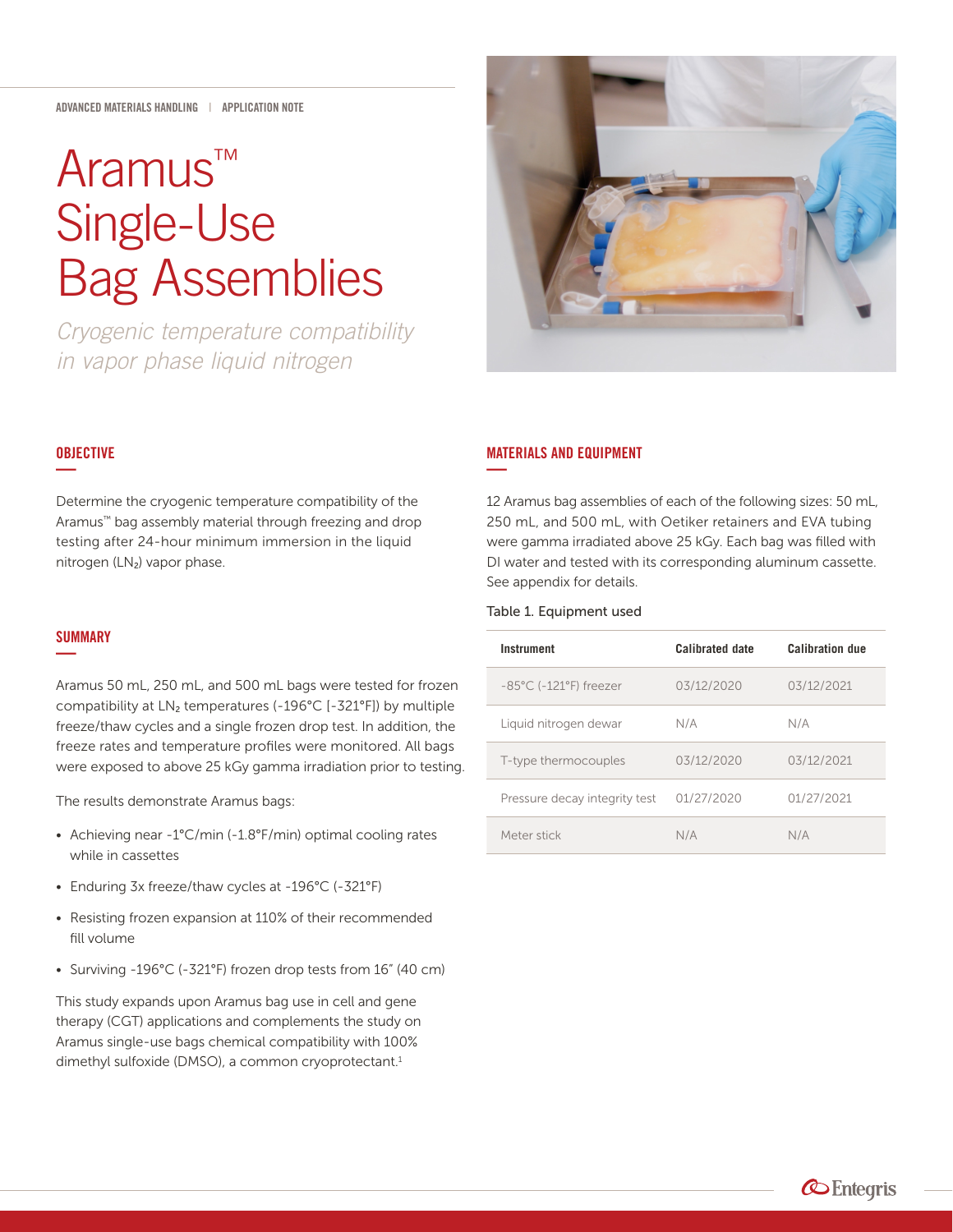### RESULTS **—**

## Cooling Rates

One bag of each size was selected, and a surface thermocouple was placed on the middle of each. The bags were filled to their recommended volumes, placed within aluminum cassettes, and horizontally stored into a -85°C (-121°F) lab freezer with the thermocouple oriented on the bottom face of the bag, the last point to freeze in this case.

| Table 2. Aramus bag assembly cooling rates |  |  |  |
|--------------------------------------------|--|--|--|
|--------------------------------------------|--|--|--|

| Bag<br>size      | Fill<br>volume   | Surface area:<br>volume ratio<br>(Sa:V) | <b>Cooling rate</b><br>$20^\circ$ to -40 $^\circ$ C<br>$(68° to -40°F)$ |
|------------------|------------------|-----------------------------------------|-------------------------------------------------------------------------|
| $50 \text{ ml}$  | $50 \mathrm{ml}$ | $3.20$ cm <sup>2</sup> /mL              | $-1.46^{\circ}$ C/min<br>$(-2.63^{\circ}F/min)$                         |
| 250 ml           | $200 \mathrm{m}$ | $1.91$ cm <sup>2</sup> /mL              | $-1.25^{\circ}$ C/min<br>$(-2.25^{\circ}F/min)$                         |
| $500 \text{ ml}$ | 350 ml           | $1.44$ cm <sup>2</sup> /mL              | $-0.99^{\circ}$ C/min<br>$(-1.78^{\circ}F/min)$                         |



*Figure 1. Time vs. temperature profile for freezing Aramus bag assembly in a cassette.*



*Figure 2. Time vs. temperature profile for 50 mL bag in LN2 dewar.*

All bags had cooling rates close to the desired -1°C/ min (-1.8°F/min), a rate known to be optimal for cell survival, Table 2. The overall time vs. temperature profile can be seen in Figure 1. In addition, we see the trend that the higher fluid surface area to volume (SA:V) ratio leads to a faster cooling rate. Higher SA:V means a lower fill volume so this can be used to optimize cooling rates and ensure consistent scalability from 50 mL to 500 mL for specific applications. Note, though a standard lab freezer was used, cooling rates can vary by size of freezer, number of samples, and storage location within freezer.

For reference, the time vs. temperature profile was monitored for the 50 mL bag when stored in the  $LN<sub>2</sub>$ dewar after freezing in a -85°C freezer, Figure 2.

## 3x Freeze/Thaw Cycle

12 Aramus bags for each bag size were filled to its tested fill volume, which was at least 110% of its recommended maximum fill as a worst-case scenario. The bags were then frozen in aluminum cassettes at -85°C (-121°F) and then stored inside a liquid nitrogen dewar at -196°C (-321°F) for >24 hours. Afterwards the bags were thawed (ambient 20°C (68°F) with circulating air) and inspected. This was repeated three times then the bags were drained, and integrity tested by pressure decay method with a 30 µm leak detection limit.

All bags passed the three freeze/thaw cycles with no visual damages or defects and they passed the integrity test at the end of all three cycles.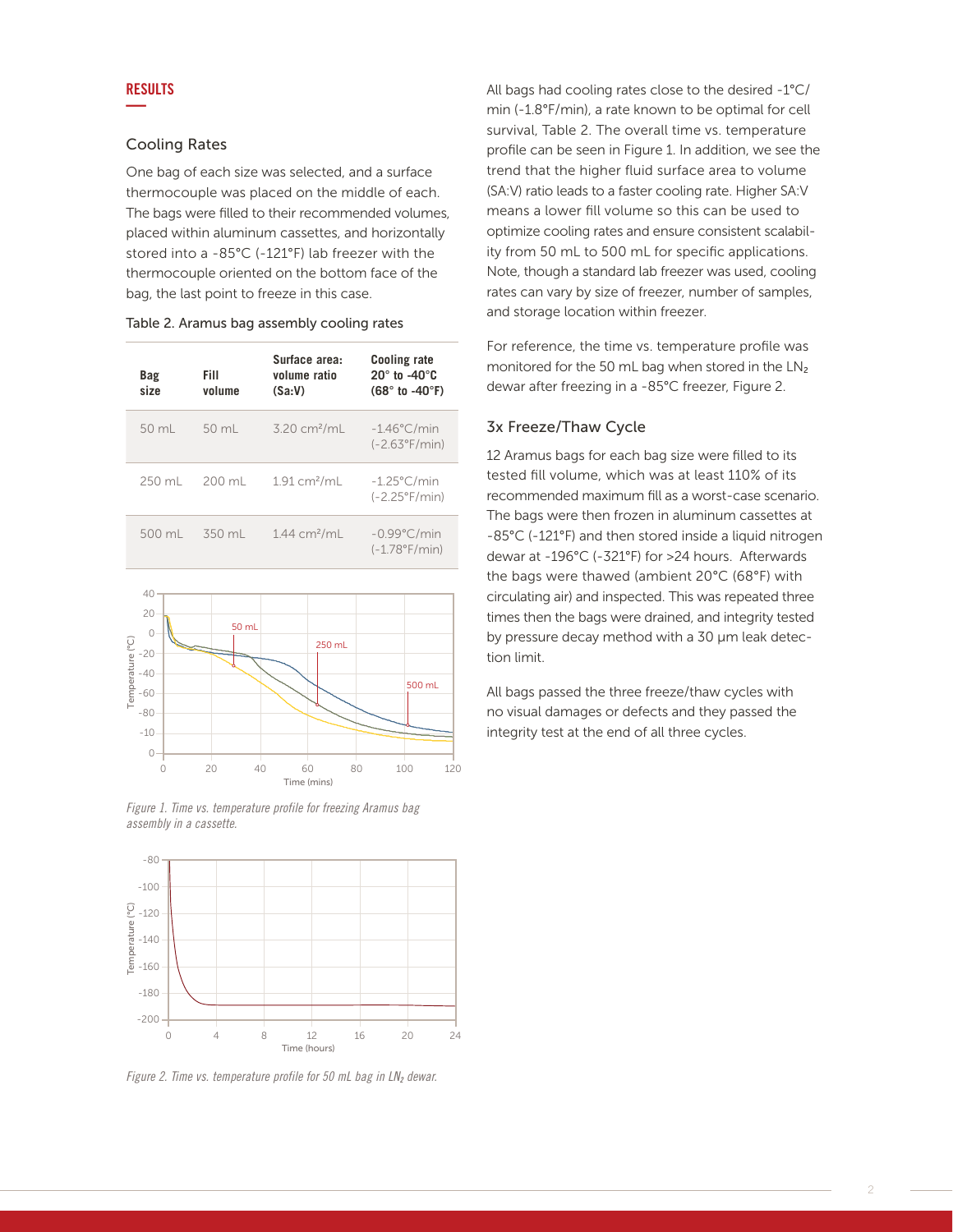| Bag size | <b>Recommended fill</b> | <b>Tested fill</b> | <b>Visual inspection</b> | <b>Integrity test</b> |
|----------|-------------------------|--------------------|--------------------------|-----------------------|
| 50 mL    | 50 mL                   | 55 mL              | ÷.                       | Pass                  |
| 250 mL   | 200 mL                  | 225 mL             |                          | Pass                  |
| 500 mL   | 350 mL                  | 400 mL             |                          | Pass                  |

#### Table 3. Results of 3x freeze/thaw cycles at -196°C (-321°F)

#### Robustness Tests

The 10-12 bags used for the 3x freeze/thaw cycles were reused for a worst-case drop test. The bags were filled to their recommended fill volumes, frozen in cassettes first at -85°C (-121°F) for at least four hours, then at -196°C (-321°F) for >24 hours. Upon removal, the bags were immediately subjected to a 16" (40 cm) drop test onto the floor. This drop height was determined to simulate accidentally dropping a cassette from chest height onto a bench. This was measured at about 14-16" (36-40 cm) and the higher end of the measurement was taken for the test, Figure 3. Afterwards, the tests were repeated with bags from the 3x freeze/thaw study but at a drop height of 20" (50 cm) as a more severe proof point. All bags were inspected post drop, post thaw, and integrity tested.



*Figure 3. Drop height reference.*

#### Table 4. Frozen drop test results

| Bag size         | 16" (40 cm):<br>$%$ pass | 20" (50 cm):<br>$%$ pass |
|------------------|--------------------------|--------------------------|
| $50 \mathrm{ml}$ | 6/6(100%)                | $3/5(60\%)*$             |
| 250 mL           | $5/5(100\%)$             | $5/5(100\%)$             |
| 500 mL           | $7/7(100\%)$             | 3/5(60%)                 |
|                  |                          |                          |

*\*One failure due to improper clamp positioning*

All bags dropped at 16" (40 cm) had no visual damage to the bag or cassette and passed integrity testing. As a result, these bags were subject to a cumulative of 4x Freeze/thaw cycles (3x at >110% fill) and a 16" (40 cm) drop test and still maintained their integrity. At the 20" drop height, some failures were observed for the 50 mL and 500 mL sizes but not for the 250 mL bags. The failures were clearly visible post drop in the form of film breaks near the bag welds. One 50 mL bag failure was from improper positioning of the tubing clamp on top of the bag seam, which on impact created a crack in the film.